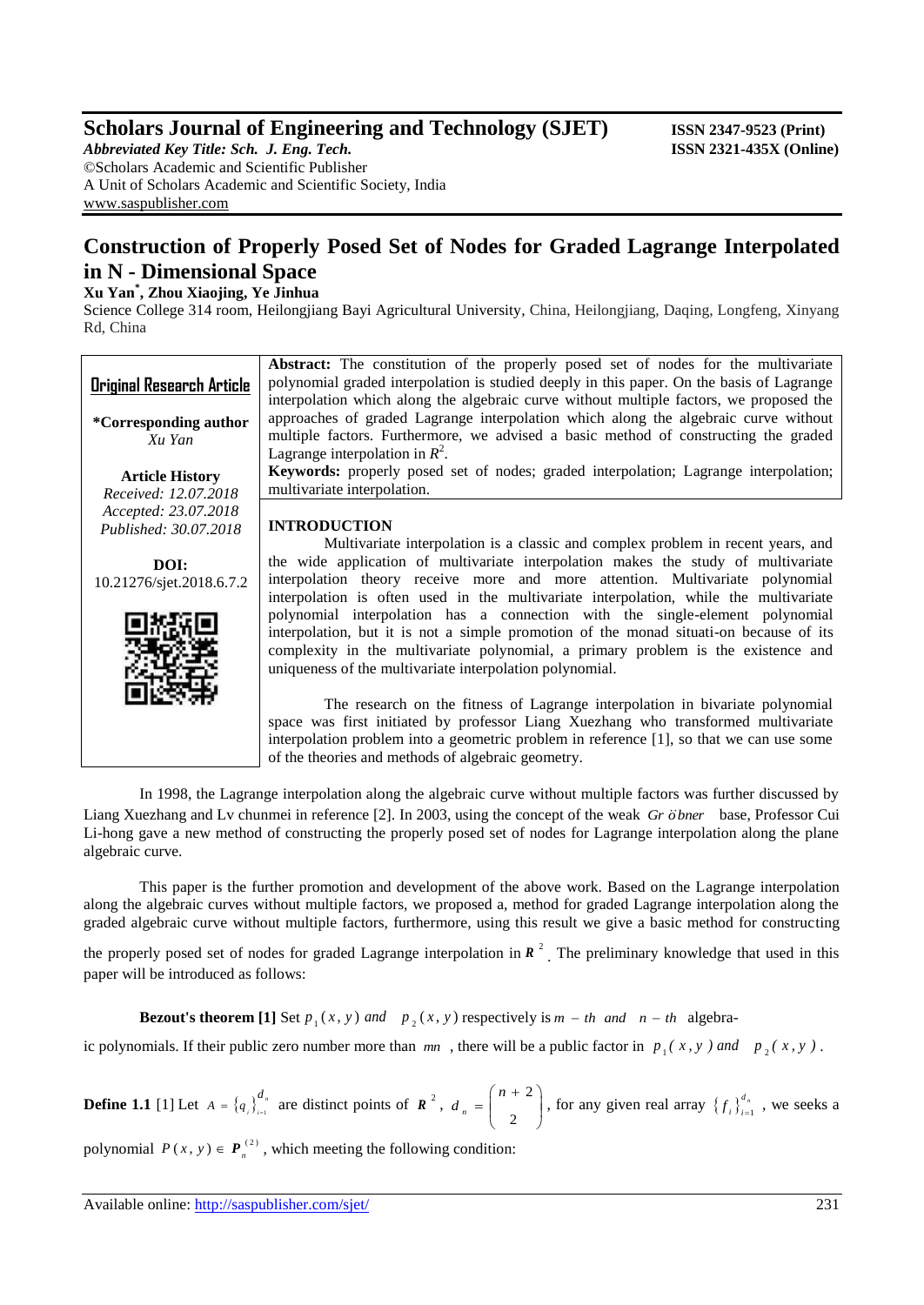$P(q_i) = f_i, \quad i = 1, \dots, d_n$  (1.1)

If the equations (1.1) always exists a unique set of solution for any given real array  $\{f_i\}^d$ .  $f_i$ ,  $\int_{i=1}^{u_n}$ , then we say the problem is proper, and call the point set  $A = \{q_i\}_{i=1}^{d_n}$  $A = \{q_i\}_{i=1}^{d_n}$  a properly posed set of nodes for  $P_n^{(2)}$  $P_{n}^{(2)}$ . In contrast to singleelement interpolation, condition  $d = \begin{pmatrix} 1 & 1 \\ 1 & 1 \end{pmatrix} = \dim P_n^{(2)}$ 2 2  $\begin{array}{c|c|c|c|c} \hline n & & 2 \end{array}$ *n*  $d_{n} = \begin{vmatrix} 1 & 0 \\ 0 & 1 \end{vmatrix} = \dim P$ )  $\backslash$ I l  $(n +$  $\begin{bmatrix} a & a \\ c & d \end{bmatrix} = \text{dim} \left[ \mathbf{P}_n^{(2)} \right]$  is only a necessary condition that the nodes  $A = \{q_i\}_{i=1}^d$  $A = \{q_i\}_{i=1}^{u_n}$  can be a properly posed set of nods for  $P_n^{(2)}$  $P_n^{(2)}$  rather than a sufficient condition. So the main problem of the bivariate Lagrange is research on the appropriate problem. So then, how can point set  $A = \{q_i\}_{i=1}^d$  $A = \{q_i\}_{i=1}^{a_n}$  become the properly posed set of nodes for  $P_n^{(2)}$  $P_{n}^{(2)}$ ? The answer is in the literature [1] as follows:

**Theorem 1.2** [1]  $A = \{q_i\}^{d_i}$  $A = \{q_i\}_{i=1}^{d_n}$  can be the properly posed set of nodes for  $P_n^{(2)}$  $P_{n}^{(2)}$  if and only if relations that none of these points is on the algebraic curve  $P(x, y) = 0$  which  $P(x, y) \in P_n^{(2)}$  and  $P(x, y) \neq 0$ .

**Theorem 1.3** [1] If  $A = \{q_i\}_{i=1}^{d}$  $A = \{q_i\}_{i=1}^{d_n}$  is a properly posed set of nodes for  $P_n^{(2)}$  $P_{n}^{(2)}$ , and if none of these points is on the k-th  $(k=1,2)$  irreducible curve  $Q(x, y) = 0$ , then  $A = \{q_i\}_{i=1}^{d}$  $A = \{q_i\}_{i=1}^{a_n}$  with  $(n + 3)k - 1$  points being distinct and selected freely in the irreducible curve  $Q(x, y) = 0$  must constitute a properly posed set of nodes for  $P_{n+k}^{(2)}$  $P_{n+k}^{(2)}$ .

The theorem has been used to construct many schemes of the bivariate interpolation.

**Definition 1.4** [2] Suppose  $Q(x, y) = 0$  is a  $l - th$  algebraic curve without multiple factors in C<sup>2</sup>,  $A = \{q_i\}_{i=1}^d$  $A = \{q_i\}_{i=1}^{u}$  are distinct points on  $Q, k = nl - (l^2 - 3l)(n \ge l)$ 2  $Q, k = nl - \frac{1}{2}(l^2 - 3l)(n \ge l)$ . If relations  $\forall P(x, y) \in P_n^{(2)}$ ,  $p(q_i) = 0, i = 1, 2, \dots, k$  imply  $P(x, y) = 0$  on the algebraic curve Q, then we call  $A = \{q_i\}$  $A = \{q_i\}_{i=1}^{a}$  a properly posed set of nodes for polynomial

interpolation of degree *n* along the  $l - th$  algebraic curve without multiple factors Q.

#### **Graded Lagrange Interpolation along graded algebraic curves without multiple factors**

First, we give the following definition.

**Definition 2.1** Let *n*,*l* are natural numbers,  $Q(x, y) = 0$  is  $l - th$  graded algebraic curves without multiple factors,  $d_n(l)$  is defined as follows:

$$
d_n(l) = (n+1)(n+1) - (n+1-l)(n+1-l)
$$
 (2.1)

Among them  $n \geq l$  . Let  $A = \{q_i\}_{i=1}^{d_n(l)}$  $\frac{d}{n}$  (*l i* = 1  $A = \{q_i\}_{i=1}^{d_n(I)}$  are distinct points on  $Q(x, y) = 0$ , for any given real array  $\{f_i\}_{i=1}^{d_n(I)}$  $\frac{d}{n}$  (*l i* = 1  $f_i \bigg|_{i=1}^{a_n(i)}$ , we seeks a graded polynomial  $P(x, y) \in P_{x,y}^{(2)}$  $P(x, y) \in P_{n,n}^{(2)}$ , which meeting the following condition:

$$
P(q_i) = f_i, \quad i = 1, \cdots, d_n(l)
$$
 (2.2)

If the equations (2.2) always exists a unique set of solution for any given real array  $\{f_i\}_{i=1}^{d}$  $\frac{d}{n}$  (*l i* = 1  $f_i$ ,  $\int_{i=1}^{u} f_i(t)$ , then we say the problem is proper, and call the point set  $A = \{q_i\}_{i=1}^{d_n}$  $\frac{d}{n}$  (*l*  $i = 1$  $A = \{q_i\}_{i=1}^{a_n(i)}$  a properly posed set of nodes for graded polynomial interpolation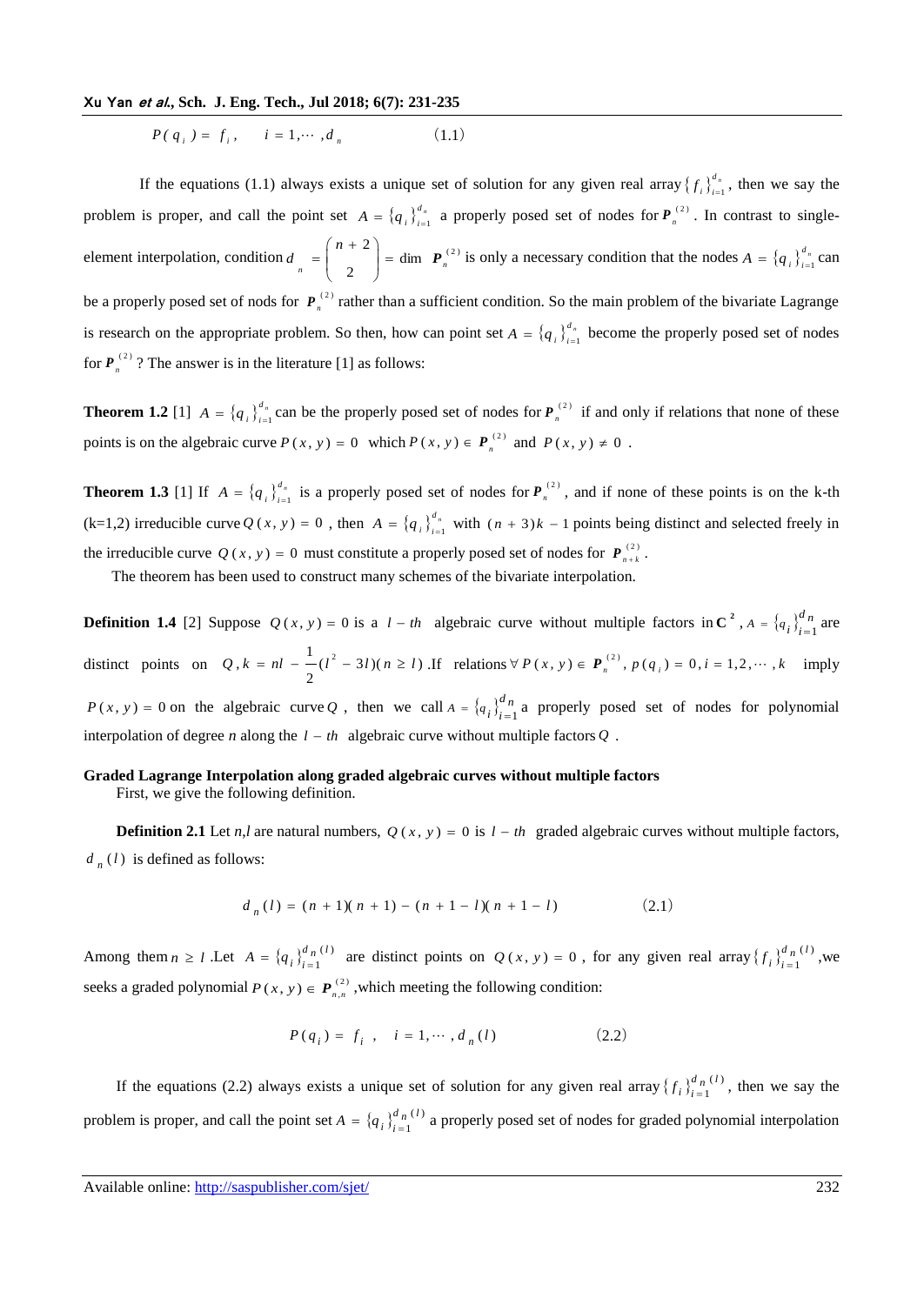of degree n which along the  $l - th$  graded algebraic curves without multiple factors  $Q(x, y)$  and write  ${q_i}_{i=1}^{d_n(l)} \in I_{n,n}^{(2)}(Q)$ ,  $\scriptstyle (l)$  $A = \left\{ q_i \right\}_{i=1}^{d_n(I)} \in \mathcal{I}_{n,n}^{(2)}(Q)$  $=\{q_{i}\}_{i=1}^{a_{n}(i)}\in I_{n,n}^{(2)}(Q)$ .

**Lemma 2.2**  $A = \{q_i\}_{i=1}^{d_n(I)} \in \mathcal{I}_{n,n}^{(2)}(Q)$ ,  $\left( l\right)$  $A = \left\{ q_i \right\}_{i=1}^{d_n(l)} \in \mathcal{I}_{n,n}^{(2)}(Q)$  $=\{q_i\}_{i=1}^{a_n(t)} \in \mathbf{I}_{n,n}^{(2)}(Q)$  if and only if relations

$$
P(x, y) \in P_{n,n}^{(2)}, P(q_i) = f_i, i = 1, \cdots, d_n(l)
$$

imply that there exists a  $R(x, y) \in P_{n-1}^{(2)}$  $R(x, y) \in \mathbf{P}_{n-l, n-l}^{(2)}$ , such that  $P(x, y) = Q(x, y)R(x, y)$ .

**Proof**: Here we Just prove the necessity.

If  $A = \{q_i\}_{i=1}^{d_n(I)} \in \mathbf{I}_{n,n}^{(2)}(Q)$ ,  $\left( l\right)$  $A = \left\{ q_i \right\}_{i=1}^{d_n(l)} \in \mathcal{I}_{n,n}^{(2)}(Q)$  $=\{q_i\}_{i=1}^{a_n(t)} \in I_{n,n}^{(2)}(Q)$  and  $P(q_i) = f_i$ ,  $i = 1, \dots, d_n(l)$ , by definition 2.1 that

 $P(x, y) = 0$  on the graded algebraic curves without multiple factors  $Q(x, y) = 0$ , therefore each factor of  $P(x, y)$  *and*  $Q(x, y)$  has an infinite number of intersection, as each factor is irreducible, so by the theorem of Bezout, each factor of  $Q(x, y)$  is the factor of  $P(x, y)$ , then

$$
P(x, y) = Q(x, y) \cdot R(x, y) \qquad R(x, y) \in P_{n-l, n-l}^{(2)} \tag{2.3}
$$

Among them  $n \geq l$ .

We obtain the following theorem for a properly posed set of nodes for graded polynomial interpolation of degree n which along the graded algebraic curves without multiple factors.

**Theorem 2.3** Suppose  $Q(x, y) = 0$  is  $l - th$  graded algebraic curves without multiple factors in  $\mathbb{R}^2$  and  $Q(x, y) = 0$  is factorized as.

$$
Q(x, y) = Q_1(x, y) \cdots Q_m(x, y)
$$
 (2.4)

Where  $Q_i(x, y)$  ( $i = 1, \dots, m$ ) is distinct irreducible polynomial of degree  $l_i$ , respectively  $l_1 + l_2 + \dots + l_m = l$ . If we choose  $2(n + 1)l_i + 1$  distinct points freely on each factor of curve  $Q_i(x, y)$  ( $i = 1, \dots, m$ ) and delete properly altogether  $r = l^2 + m$  points from their aggregation, then the remaining points constitute a properly posed set of nodes for graded polynomial interpolat -ion of degree n which along the  $l - th$  graded algebraic curves without multiple factors  $Q(x, y)$ .

**Proof**: Let  $B = \{q_i\}^k$  $B = \{q_i\}_{i=1}^k$  be a set of points on the curve *Q* (*x*, *y*) = 0, then

 $k = 2(n + 1)l + m$ , delete properly altogether  $r = l^2 + m$  points from their aggregation, then the remaining  $2(n + 1)l - l^2$  points is exactly same as the properly posed set of nodes for graded polynomial interpolation of degree n on  $Q(x, y) = 0$ .

Let  $P(x, y) \in P_{x,y}^{(2)}$  $P(x, y) \in P_{n,n}^{(2)}$  is solution of equations

$$
P(q_i) = 0, \quad i = 1, \cdots, k \tag{2.5}
$$

Then the  $n - th$  graded algebra curve  $P(x, y) = 0$  and  $m - th$  irreducible algebraic curve at least have  $2(n + 1)l_i + 1$ ,  $(i = 1, \dots, m)$  distinct intersection, so by the theorem of Bezout,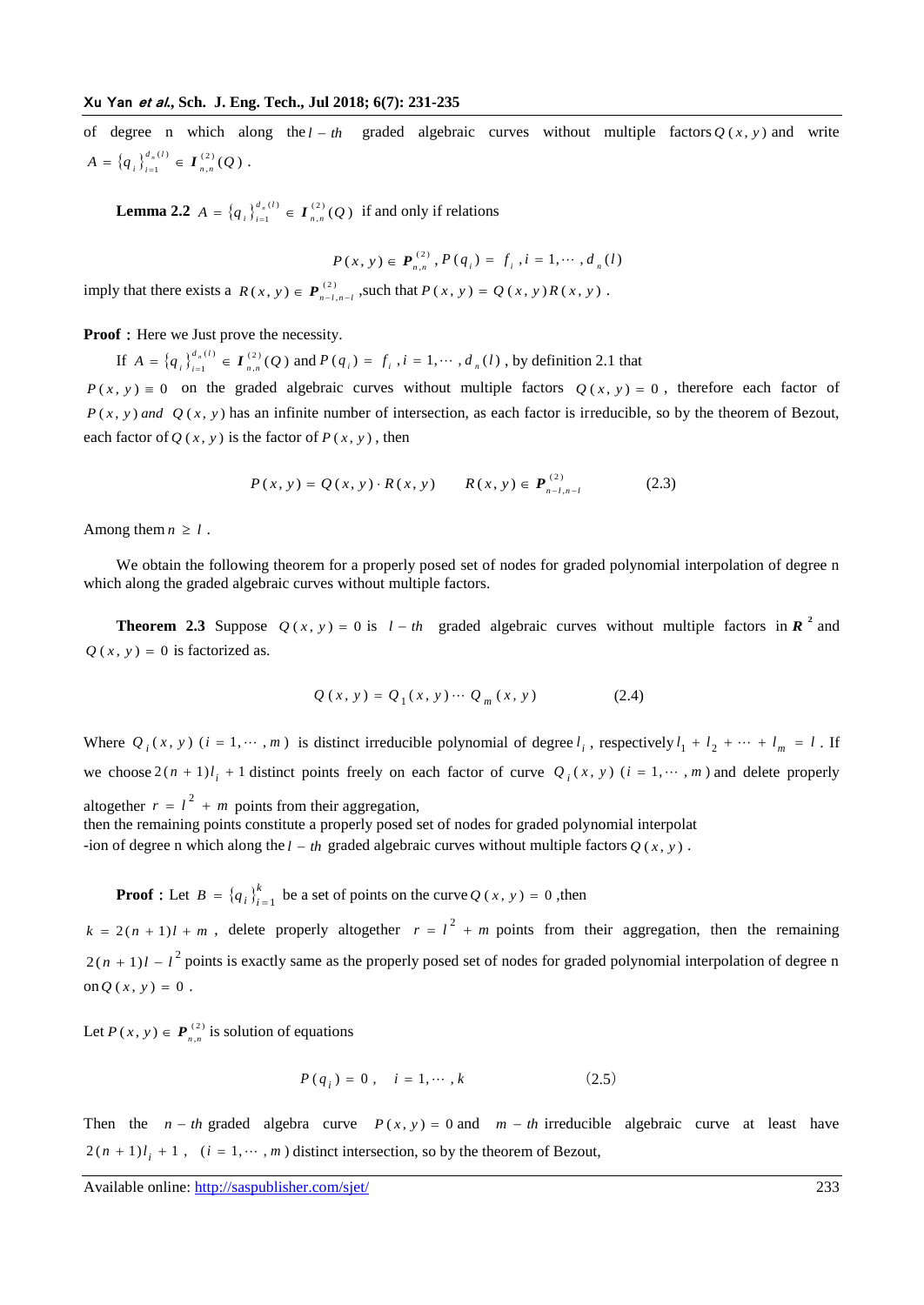$$
P(x, y) = Q_1(x, y) \cdots Q_m(x, y) \cdot R(x, y) = Q(x, y) \cdot R(x, y)
$$
 (2.6)

where  $R(x, y) \in \mathbf{P}_{n-1}^{(2)}$  $R(x, y) \in \mathbf{P}_{n-l,n-l}^{(2)}$ .

On the contrary,  $P(x, y)$  that can represent (2.6) are all the solutions of equation (2.5) above. Suppose  $T_1(x, y), \dots, T_{s_1}(x, y)$  is a maximum linearly independent group  $P_{n,n}^{(2)}$  $P_{n,n}^{(2)}$  ,  $(s_1 = (n+1)(n+1))$ ,  $R_1(x, y), \dots, R_{s_2}(x, y)$  is a maximum linearly independent group of  $P_{n-k}^{(2)}$  $P_{n-l,n-l}^{(2)}$ , (  $s_2 = (n + 1 - l)(n + 1 - l)$ . Due to (2.2) is equivalent to (2.5), there are only  $s_2$  linearly unrelated and  $n - th$  graded polynomial  $P_i(x, y) = Q(x, y) \cdot R_i(x, y)$ ,  $(i = 1, \dots, s_2)$  which through the group B. This shows that the rank of coefficient matrix  $[T_j(q_i)]$   $(i = 1, \dots, k; j = 1, \dots, s_1)$  for equations 2.2 is  $s_1 - s_2 = 2(n + 1)l - l^2$  $s_1 - s_2 = 2(n + 1)l - l^2$ . So there must be a  $s_1 - s_2$  -order non-singular submatrix, the  $s_1 - s_2$  points involved in sub-matrix must be a properly posed set of nodes for  $n - th$  graded polynomial interpolation along graded algebraic curves  $Q(x, y) = 0$ .

**Theorem 2.4** (Recursive Construction Theorem) Let  $\mu$  be a properly posed set of nodes of  $P_{n}^{(2)}$  $P_{n,n}^{(2)}$ ,  $\mu$  =  $(n + 1)(n + 1)$ , if none of these points are on a  $l - th$  ( $l \ge 1$ ) graded algebra curve without multiple factors  $Q(x, y) = 0$ , then for any  $B \in I_{n+l, n+l}^{(2)}(Q)$ ,  $B \cup \mu$  is the properly posed set of nodes of  $P_{n+l}^{(2)}$  $P_{n+l,n+l}^{(2)}$ .

**Proof**: The number of points in  $B \cup \mu$  is

$$
(n + 1)^{2} + (n + l + 1)^{2} - (n + l + 1 - l)^{2} = (n + 1 + l)^{2}
$$

which exactly is the dimension of  $P_{n+1}^{(2)}$  $P_{n+l,n+l}^{(2)}$ . Let us prove posedness.

Disproof: Suppose  $B \cup \mu$  is not the properly posed set of nodes of  $P_{n+l}^{(2)}$  $P_{n+l,n+l}^{(2)}$ , there must be  $P(x,y) \in P_{n+l}^{(2)}$  $P(x,y) \in \mathbf{P}_{n+l,n+l}^{(2)}$ , s.t.  $P(x, y) = 0$  through the point group  $B \cup \mu$ . In particular, the points of

*B* are all at  $P(x, y) = 0$ , none of these points are on the graded algebraic curve  $Q(x, y) = 0$ . This shows that  $P(x, y)$  and  $Q(x, y)$  have  $2(n+1)l + l^2$  intersection, the intersection is more than  $2(n + l)l$ . By the Bezout Theorem, There must be  $R(x, y) \in P_{x,y}^{(2)}$  $R(x, y) \in P_{n,n}^{(2)}$ , s.t.

 $P(x, y) = Q(x, y)R(x, y)$ . And because  $P(x, y)$  through the other points group  $\mu$  on  $Q(x, y) = 0$ , So  $R(x, y) = 0$  through the points of  $\mu$ , and this conflict with  $\mu$  are proper set of nodes of  $P_{n}^{(2)}$  $P_{n,n}^{(2)}$ , so the assumption does not hold, the original proposition holds.

**Example :**Choose freely a point  $q_0$  in the real plane, It must be the graded interpolation properly posed set of nodes of  $P_{0.0}^{(2)}$  $P_{0,0}^{(2)}$ , do not through  $q_0$  make an ellipse  $l_1$ , then  $q_0$  and the  $k = (0 + 2 + 1)^2 - (0 + 2 + 1 - 2)^2 = 8$  points being distinct and selected freely in  $l_1$  must be the properly posed set of nodes of  $P_{2}^{(2)}$  $P_{2,2}^{(2)}$ . (As Picture 1)